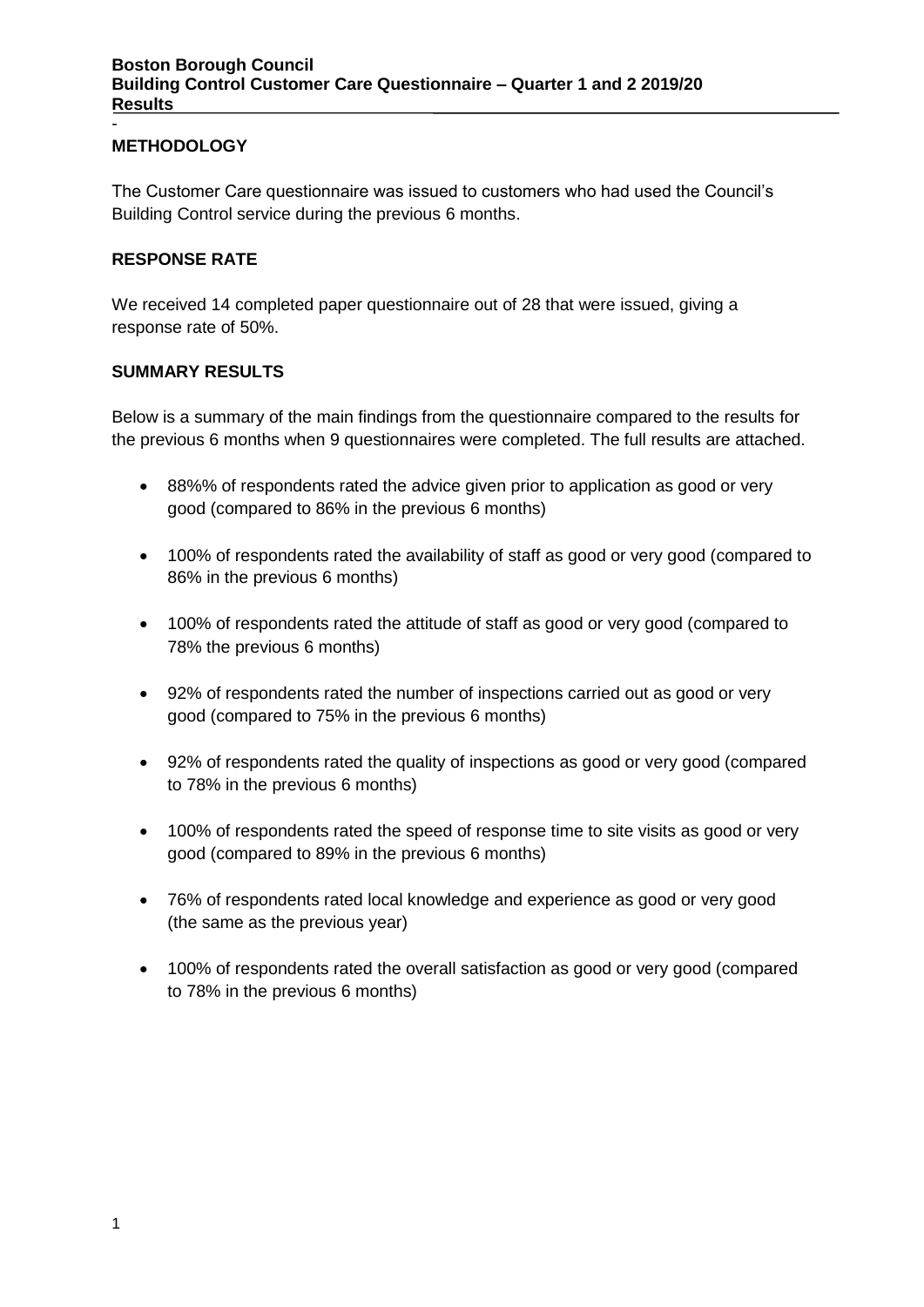## **FULL RESULTS**

The following is the analysis of the 14 completed questionnaires.



# **Q1. What aspects of the Building Control Service have you come into contact with?**

### **Q2a. Did you use an architect/designer for your scheme?**

50% of respondents answered yes to this question.

### **Q2b. Did you engage a builder to carry out the work?**

79% of respondents answered yes to this question.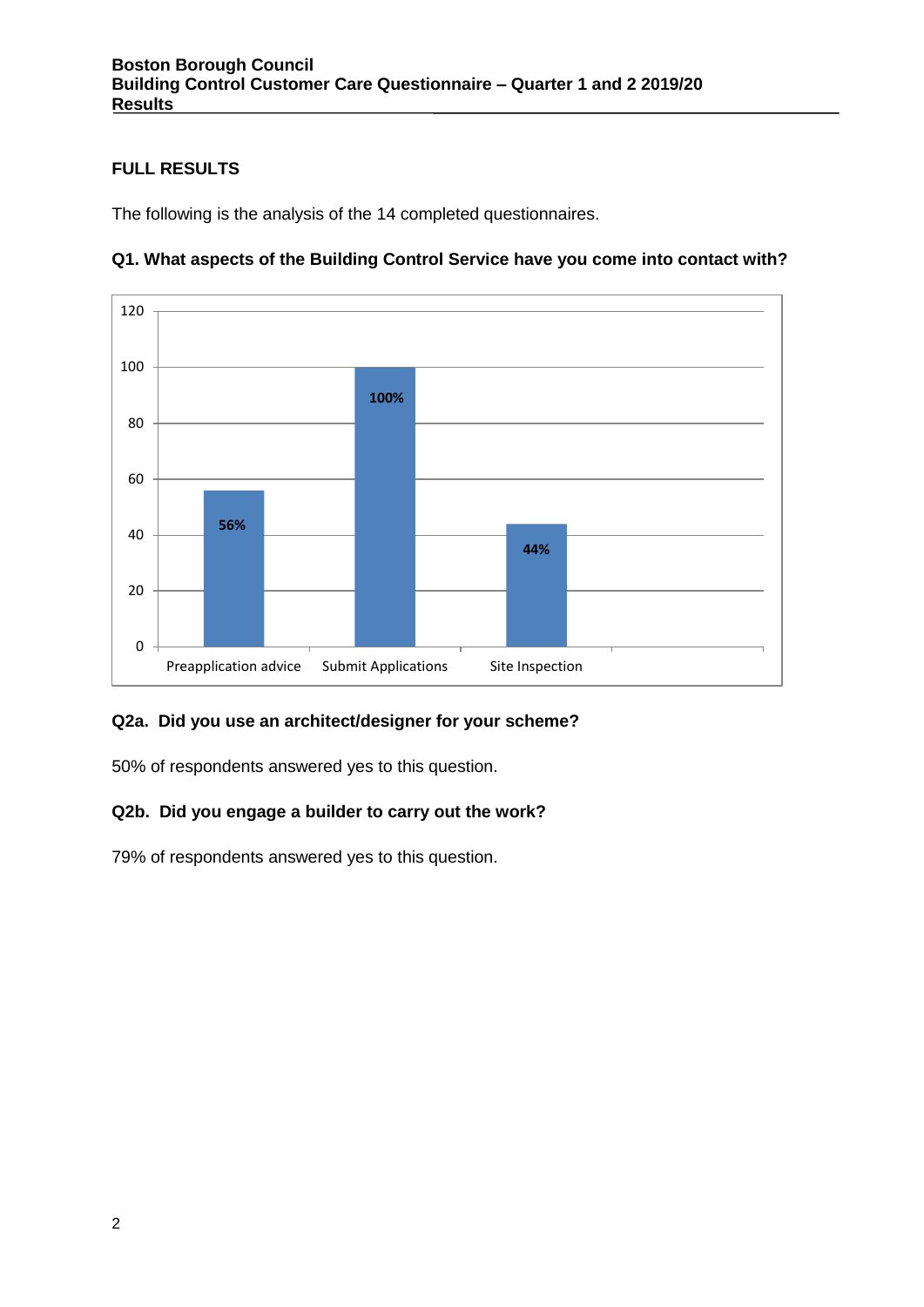

#### **Q3. How would you rate the following aspects of the service?**

|                                          | <b>Very</b><br>good | Good | <b>Satisfactory</b> | Poor  | <b>Very</b><br>Poor |
|------------------------------------------|---------------------|------|---------------------|-------|---------------------|
| Advice given prior to application        | 63%                 | 25%  | 13%                 | 0%    | $0\%$               |
| Attitude of staff                        | 71%                 | 29%  | 0%                  | $0\%$ | $0\%$               |
| Availability of staff                    | 62%                 | 38%  | 0%                  | 0%    | $0\%$               |
| Ease of contacting officers              | 83%                 | 17%  | 0%                  | 0%    | $0\%$               |
| Local knowledge and experience           | 63%                 | 13%  | 13%                 | $0\%$ | 0%                  |
| No of inspections carried out            | 77%                 | 15%  | 8%                  | 0%    | 0%                  |
| <b>Overall satisfaction</b>              | 86%                 | 14%  | 0%                  | 0%    | $0\%$               |
| Quality of site inspections              | 69%                 | 23%  | 8%                  | $0\%$ | $0\%$               |
| Speed of response time to site<br>visits | 83%                 | 17%  | 0%                  | 0%    | 0%                  |